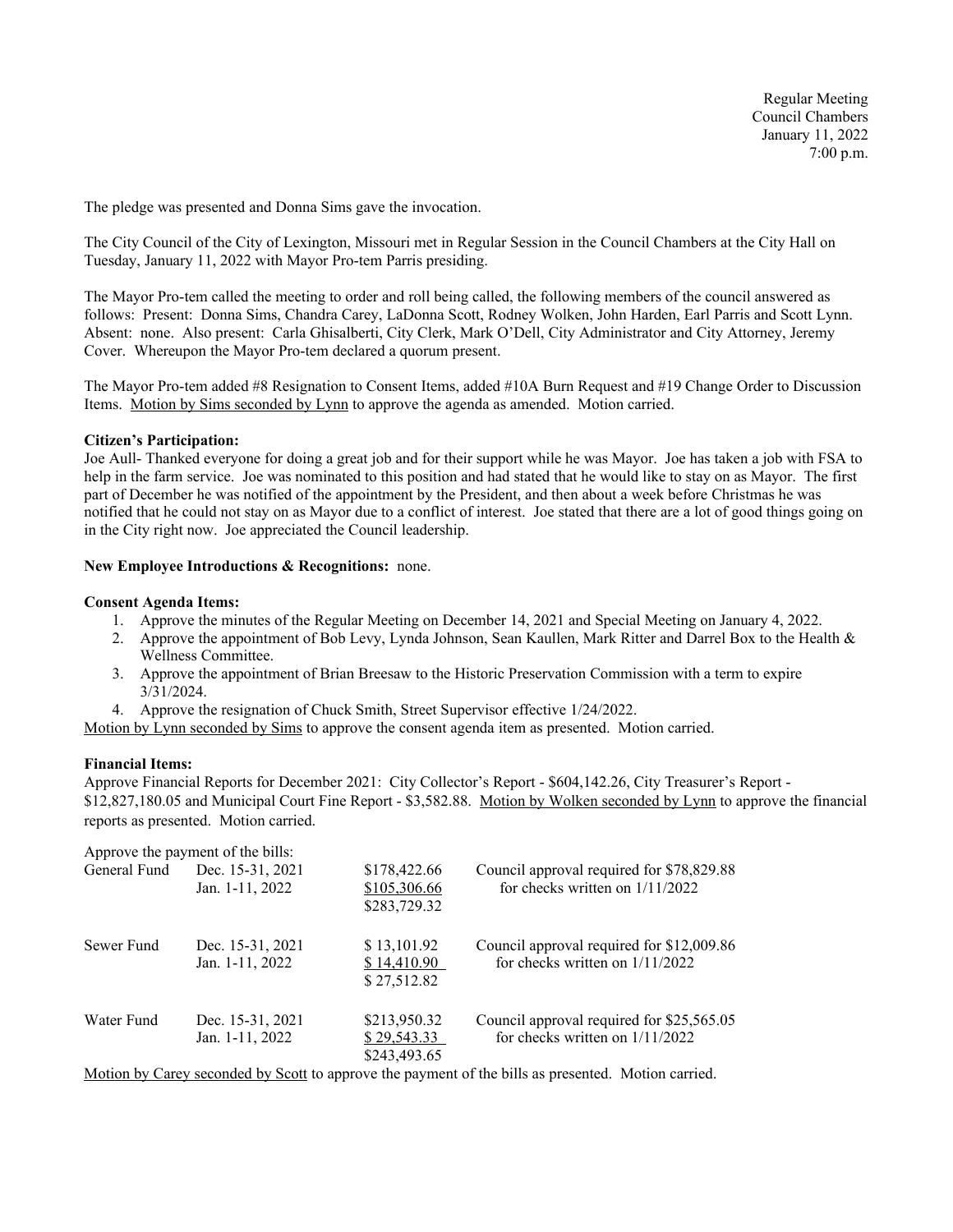# **Discussion Items:**

Mark Webb-Burn Permit Request: Mark Webb has purchased the property at about  $26<sup>th</sup>$  & Main across from the Thompson Storage Units. Webb is requesting a burn permit for brush in a pile in the middle of the lot that has been cleaned up on the lot. The pile to be 20'-30' long x 10' wide x 6'-8' high – the lot size is 1.5 acres. Capt. Daniel Bland stated that the Fire Department could be on standby and Rick Thomas stated that he has the property next to this lot and could have hoses available also. Chief Weber did not see a problem but could not approve the permit due to the size of the burn. Capt. Bland stated that he would need to see the site prior to burning, but did not see a problem at this time. Motion by Sims seconded by Lynn to approve the burn permit pending Fire Department approval of site inspection and approval of the date/time of the burn. Motion carried.

Board of Adjustment Ordinance: This ordinance changes the number of members on the Board by removing the P&Z Commission member. The ordinance also removes the 7 day public notice and adds "consistent with Chapter 610, RSMo. By statutes Chapter 89 the Board should only have 5 members and no overlap between P&Z. P&Z is a legislative body and BOA is a quasi-Judicial body. Attorney Cover stated that it is inconsistent to have a recommendation P&Z Commission on a Judicial Board. To have a check and balance on each other you cannot have the same people on both P&Z & BOA. P&Z is part of a legislative process so a council member can be on P&Z as a voting member. Flanigan asked if 4 votes were required to pass or fail an issue-Cover thought it would be 3. Appeals from Board of Adjustments go to Circuit Court. Sims presented Ordinance No. 2022-01 AN ORDINANCE OF THE CITY OF LEXINGTON, MISSOURI, REVISING CITY CODE CHAPTER 29, ARTICLE VII, RELATED TO THE BOARD OF ADJUSTMENT. Motion by Lynn seconded by Scott to read the ordinance the first time. Motion carried. Ordinance read the first time. Motion by Wolken seconded by Carey to read the ordinance the second time. Motion carried. Ordinance read the second time. Motion by Carey seconded by Scott to place the ordinance on it's final passage. Motion carried. ROLL CALL VOTE was answered as follows: Aye: Sims, Carey, Scott, Wolken, Harden, Parris and Lynn. Nay: none. Absent: none. Whereupon the Mayor Pro-tem declared the ordinance duly passed.

Zoning Administrator Ordinance: This ordinance changes the appointment from the Mayor to the City Administrator and removes that the position is considered as staff for P&Z. Under a Mayor – City Administrator form of government the Administrator would have fundamental ability to appoint certain positions. However, if certain positions are normally appointed and approved by council then the City can proceed with that same procedure. The Zoning Administrator would be an employee of the City and could hold another job within the City. Bill Flanigan stated that under Section 29-1 it says that Chapter 29 shall be a part of the Comprehensive City Plan so anything dealing with P&Z should go before P&Z before it is changed. The Zoning Administrator would compliment the Building Official. Typically a position is not part of the Comprehensive Plan but all of Chapter 29 is part of the Comprehensive Plan. Danner, P&Z Chairman stated that this should go before P&Z before coming to council – Cover stated this position is an employee not P&Z staff. This position may need to be moved out of Chapter 29. Sims presented Ordinance No. 2022-02 AN ORDINANCE OF THE CITY OF LEXINGTON, MISSOURI REVISING CITY CODE CHAPTER 29, ARTICLE IX, RELATED TO THE ZONING ADMINISTRATOR. Motion by Lynn seconded by Carey to read the ordinance the first time. Motion carried. Ordinance read the first time. Motion by Carey seconded by Lynn to read the ordinance the second time. Motion carried. Ordinance read the second time. Motion by Harden seconded by Carey to place the ordinance on it's final passage. Motion by Harden seconded by Carey to rescind the motion for final passage. Motion carried. Motion by Carey seconded by Scott to postpone this ordinance. Motion carried.

Fire Prevention & Protection Ordinance: This ordinance changes an appeal from going to P&Z to Board of Adjustments, it changes a guilty plea to an ordinance violation from a misdemeanor, changes the fine from no more than \$1,000 to \$500 and changes the imprisonment to no more than 90 days from not less than 10 days or more than 60 days. There are 2 reasons to have a Board of Adjustments: 1) hears variances related to P&Z regulations and 2) as an Appeals Board. The City at one time had a Board of Appeals that was not used; that has been removed so now appeals will go to BOA. This can still be appealed to Circuit Court. BOA members include: David Goodloe, Sharon Arnoldi, Al Guintoli, Brad Worthington and Glen Smith. Sims presented Ordinance No. 2022-03 AN ORDINANCE OF THE CITY OF LEXINGTON, MISSOURI REVISING CITY CODE CHAPTER 9, FIRE PREVENTION AND PROTECTION. Motion by Lynn seconded by Harden to read the ordinance the first time. Motion carried. Ordinance read the first time. Motion by Wolken seconded by Carey to read the ordinance the second time. Motion carried. Ordinance read the second time. Motion by Lynn seconded by Carey to place the ordinance on it's final passage. Motion carried. ROLL CALL VOTE was answered as follows: Aye: Lynn, Parris, Harden, Wolken, Scott, Carey and Sims. Nay: none. Absent: none. Whereupon the Mayor Pro-tem declared the ordinance duly passed.

Earthworks Sidewalk Contract: This resolution authorizes signing the contract for the sidewalk from the Post Office to Trevis Bridge in the amount of \$127,330.48. At the November 23, 2021 council approved extending the sidewalk to the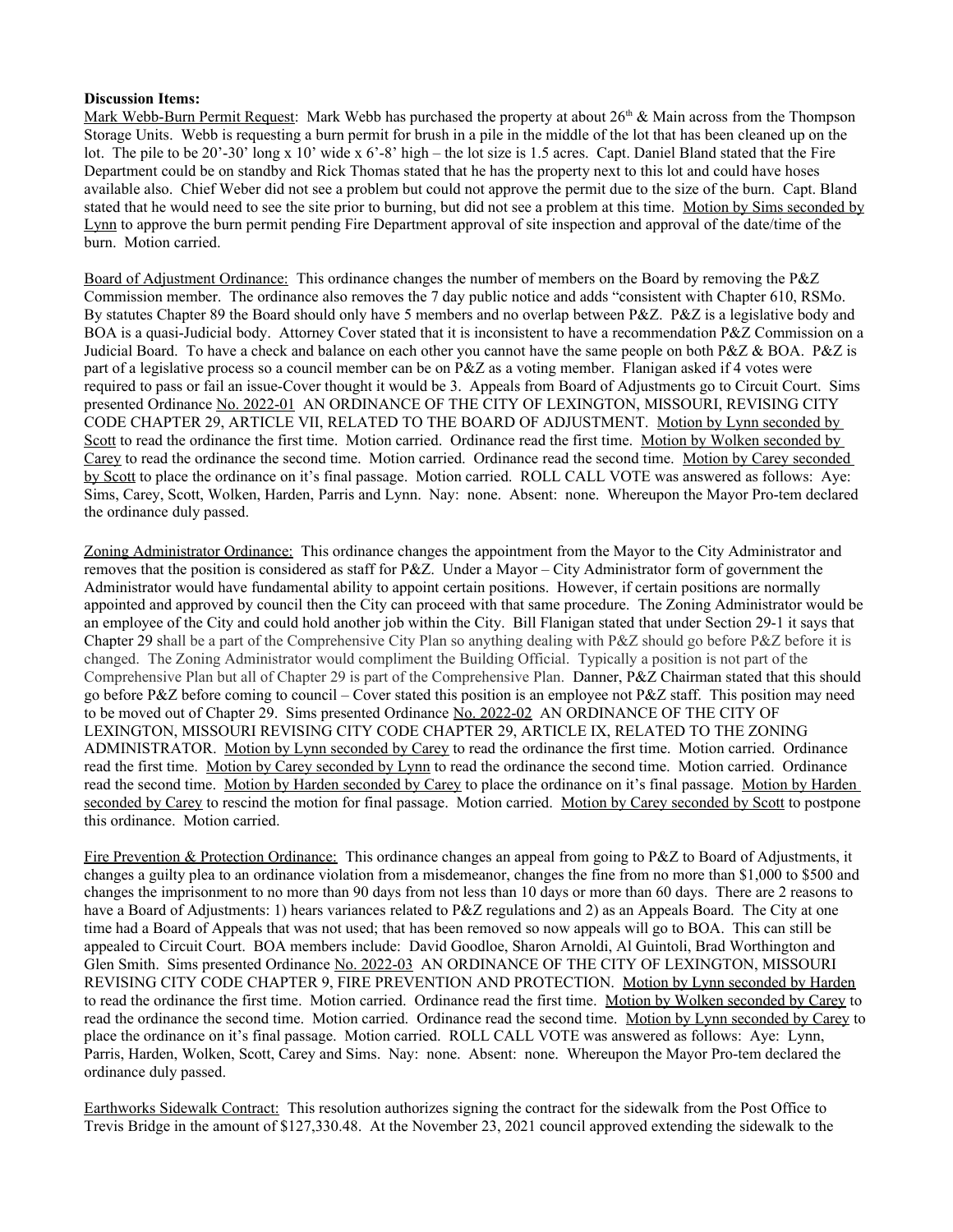Baptist Church parking lot. Motion by Lynn seconded by Harden to read the resolution. Motion carried. Sims presented Resolution No. R-2022-01 A RESOLUTION AUTHORIZING THE MAYOR TO ENTER INTO AND EXECUTE AN AGREEMENT BETWEEN EARTHWORKS AND THE CITY OF LEXINGTON, MISSOURI. Motion by Lynn seconded by Carey to approve the resolution as presented. Motion carried.

General Election Form of Ballot Ordinance: The ordinance sets the form of ballot for the April 5, 2022 General election. Sims presented Ordinance No. 2022-04 AN ORDINANCE FIXING THE POLLING PLACES OF THE GENERAL CITY ELECTION, ALL TO BE HELD IN THE CITY OF LEXINGTON, STATE OF MISSOURI, ON TUESDAY, APRIL 5, 2022 AND PRESCRIBING THE FORM OF BALLOT TO BE USED AT SAID ELECTION. Motion by Wolken seconded by Harden to read the ordinance the first time. Motion carried. Ordinance read the first time. Motion by Scott seconded by Wolken to read the ordinance the second time. Motion carried. Ordinance read the second time. Motion by Carey seconded by Scott to place the ordinance on it's final passage. Motion carried. ROLL CALL VOTE was answered as follows: Aye: Sims, Carey, Scott, Wolken, Harden, Parris and Lynn. Nay: none. Absent: none. Whereupon the Mayor Pro-tem declared the ordinance duly passed. Write-in candidates will be accepted by the County until  $5:00 \text{ pm}$  on March  $25^{\text{th}}$ .

Fire Department Continuing Education Policy: Fire Chief Weber has drafted a policy for EMS continuing education training with the City possibly paying for the CEU's. The fire training is still done in house but the EMS training has been discontinued because the CEU's can be done online. There are about 21 employees that we do not pay CEU's for – the cost for CEU's online training is \$109 per person (\$2200). There were over 2,000 EMS calls last years. Of the part-time paramedics about ½ are not paid by the City. Active definition: attend all required trainings, respond to at least 5 calls per month average, utilize your level of training to benefit the department and any reserve or part-time that has a fulltime job with another department will be expected to use that fulltime employer for this type of benefit. Other training opportunities will be evaluated on a case-by-case basis. Online CEU training requests will be evaluated based on previous 6 months of service. Chief Weber stated that any part-time employee that meets the definition would be eligible. As of this date Erika Stockman King is the only person interested in the CEU's. Erika Stockman King would like to be certified as a paramedic trainer. King volunteered to be the EMS instructor for the training. Discuss at budget committee. Continue discussion on sending King to instructor training. Motion by Carey seconded by Scott to approve the continuing education policy as submitted contingent upon budgetary constraints. Motion carried.

Steffens Farms: Steffens submitted a bill for the crop damage in the well field area. Corn damage 1.14 acres \$1448.56 and soybean damage 3 acres \$2055.00 for a total of \$3503.56. Lynn stated that based on current crop prices this is fair. Motion by Sims seconded by Harden to approve the payment of \$3503.56 to Steffens Farms. Motion carried.

Evergy Power Outage: Randall Hansen, EMD gave a written report on the Evergy outage on November 23<sup>rd</sup>. The Riverbend Nursing Home did not have backup generators at their facility and there were 113 patients. Hansen was contacted by the National Guard, then contact by Riverbend and he told them that we would supply a generator but he would have to supply the electrical. Our generator was used and 2 generators were used from SEMA. The nursing home had to contact an electrical company for proper connections. Each unit at the nursing home had to have a generator and then pigtail from one to the other. Hansen spent 17 hours watching generators. Staff has made numerous attempts to contact the nursing home but no response. Riverbend staff had no idea of their power source.

Recreational Trail Change Order: The large washout near Trevis Bridge required additional 550 CY of rock and reduced the amount of seed, mulch by .75 ac. The MECO engineer was informed that the change order should have been approved prior to the work being completed. The project construction came in under budget so the additional funds will come from there. Motion by Wolken seconded by Sims to approve the change order for Concrete Solutions in the amount of \$12,000. Motion carried.

TAP Sidewalk Grant: The liquidated damages start January 12<sup>th</sup> at \$700 per day, there have been weeks when the sidewalks could have been installed. Council agreed to proceed with the liquidated damages. The contractor could terminate the contract. Attorney Cover stated the City would then go against the bonding company. The City could essentially terminate the contract ourselves after a period of time.

# **Committee Reports:**

Administration- Next meeting January 25, 2022 at 6:00 pm.

Municipal Services- Met on January 11, 2022 and discussed: 1) **Bicentennial Re-enactment-** Marlin Harrison requested approval for the use of Franklin between  $11^{th} \& 12^{th}$  Street for a western re-enactment on June  $23^{rd}$ . Harrison would like to put down dirt on Franklin on Thursday – he has people to clean up the street by Sunday and there will be vendors. Harrison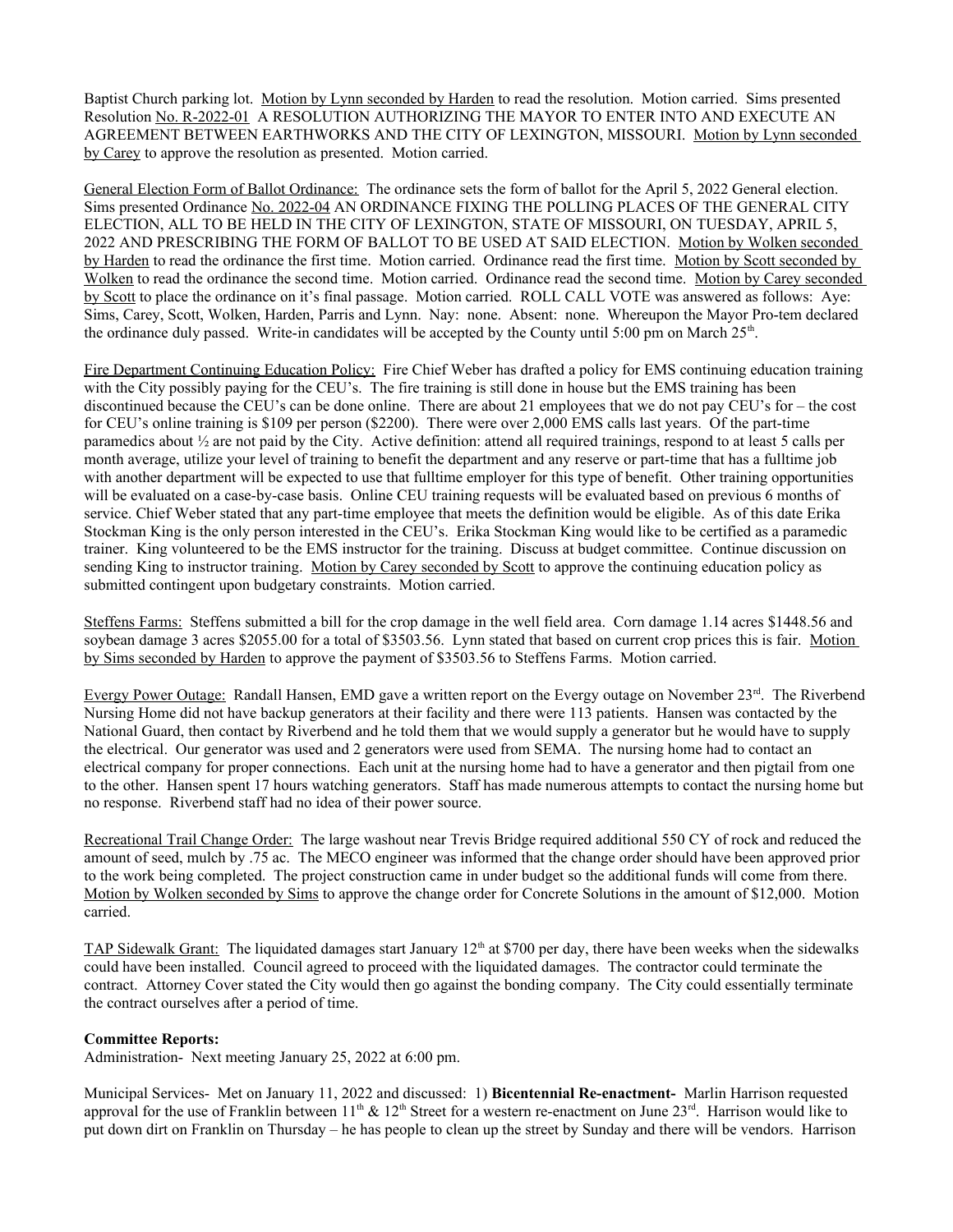would also like to use the Franklin Street lots up to the alley. Should it call for rain the dirt will not be used. Channel 41 will be notified of the event. Motion by Lynn seconded by Wolken to approve the request by Harrison for the Bicentennial Reenactment as presented. Motion carried. 2) **Animal Shelter-** A draft drawing of a 30 x 60 facility was presented. Based on where the building would be located the ground would need to be raised to meet the sewer needs. Terry Eaton will be donating dirt but there will be the cost for hauling, using City trucks it would be about 44 loads. David Goodloe estimated the building at \$200,000. It was recommended that the dirt work be started to allow for time to settle. Motion by Lynn seconded by Wolken to proceed with the dirt work to raise the ground. Motion carried. 3) **125 N. 16th Street-** A letter was received from an individual interested in purchasing the lot owned by the City for \$2,000, she owns and is rehabbing the house next door. No liens could be found against the property. Council requested an appraisal to see what the value would be – tabled. 4) **Downtown Parking-** A resolution from P&Z of their recommendations was given to council. P&Z recommended more signage, enforce the 2-hour parking, speak with business/property owners and signage directing people to the public parking lot behind CVS. Council to take the P&Z resolution, review the information and discuss at a later date. Next meeting February 8, 2022 at 6:00 pm.

# **Committee Liaisons:**

Hospital Board- Meeting for next week has been cancelled. P&Z Ec. Development- Meeting on January 12, 2022 at 6:00 pm at City Hall Tourism- Meeting on January 12, 2022 at 5:30 pm at City Hall

# **Department Heads:**

Police- Chief Sims stated that the Officers have stepped up due to the department being down to only 3 to 4 officers with 1 in the hospital from COVID.

# **City Administrator Report:**

1. River Level- The river level is 2.7' which is a historical low, so there is a problem with hydraulic pressure pushing into the 8" pipes to the 14" pipe to the plant – a very low flow. The vacuum pump failed Thursday evening and then water level dropped to 350 gpm. So the City went to 24-7 operation keeping both tanks full and the water basin full. A letter was received today stating that the low level may carry over to 2023. Earthworks dug for the force main which was about 15' deep. The pipe is 14" which is an odd size, a cut in the 14" pipe to place a "T" and set connect/valve. A diesel pump has been temporarily secured from the Corp of Engineers and they loaned some pipe. The Corp permit will allow us to excavate the bank down to the rock berm. The trackhoe will be out on the rock berm digging down for a  $3<sup>rd</sup>$  pipe. The  $3<sup>rd</sup>$  pipe will be hooked to the pump. A pump will be placed on the berm to push the water to the plant and the pump at the plant will be pulling. The Corp will only allow us to use the pump for 2 weeks because it is for floodplain issues. The river is back up to 3.1' and to go up to 4' and then back down again.

## **Council Comments/Concerns & Items from Prior Council Meetings**

Crystal Lake- Sims informed council that a kid fell on the ice at Crystal Lake, part of his leg went in the water. The Park Board has ordered signs and they are up at Community Lake and Crystal Lake.

Downtown Sidewalks- Wolken asked about doing something with the sidewalks like marking them in the bad areas so that people are aware. There is a preliminary plan with the Hospital Board. Attorney Cover stated that the City could do that.

**Mayor Comments:** Budget meeting tomorrow at 8:30 am.

Motion by Carey seconded by Lynn to go into Executive Session and notice is given that the meeting or portion thereof will be closed pursuant to Section 610.021 RSMo under the following specific exceptions: Sub-sections: 1) Litigation. Motion carried. ROLL CALL VOTE was answered as follows: Aye: Sims, Carey, Wolken, Scott, Harden, Parris and Lynn. Nay: none.

\*\*\*\*\*\*\*\*\*\*\*

Litigation: Council discussed possible litigation.